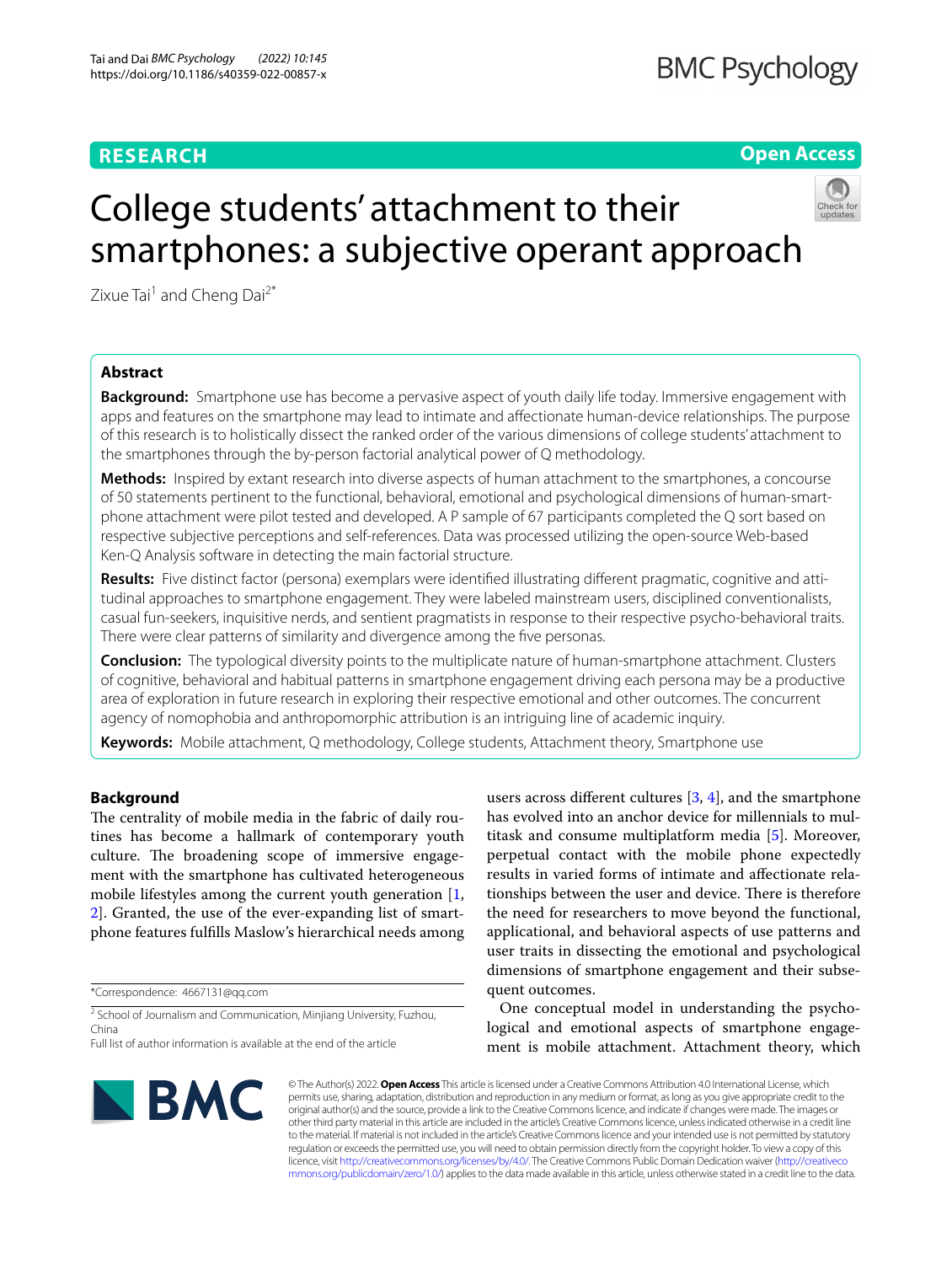originated in the work by John Bowlby [[6\]](#page-11-5), argues that human beings need to build a close and continuous supportive relationship with their caregivers in order to thrive socially and emotionally. It distinguishes two forms of caregiving processes in interpersonal relationships: safe haven and secure base. The former responds timely and fexibly to the care receiver's imminent need for comfort and assistance, whereas the latter provides available support when called upon for the attached person's personal growth and exploration while venturing out into the external world [[7\]](#page-11-6). Attachment was taken forward by Ainsworth and colleagues, who, through their "Strange Situation Procedure," identifed another form of attachment, namely attachment insecurity (often manifested in symptoms of anxiety and avoidance) [\[8](#page-11-7)]. Insecurity has been found to be signifcant predictors of addictive behavioral tendencies toward the smartphones [[9\]](#page-11-8) and social networking sites [[10\]](#page-11-9). Increasing dependence on the smartphones has derived not only functional benefts but also afective outcomes such as stress relief and emotional comfort, leading the smartphone to be perceived as a "pacifying technology" by users [\[11](#page-11-10), [12](#page-11-11)]. Indeed, use of the smartphone as a an attachment target has been found to be an important predictor for problematic smartphone use [[13\]](#page-11-12).

The embedding of smartphone-based personalized communication in multifarious sentient environments creates facets of experience in extending one's digital self  $[14-16]$  $[14-16]$  $[14-16]$ . The smartphone extends one's sense of self through channeling and modulating a symbiotic relationship with identity, social and romantic relationships, agency, and experienced authenticity in the physical world [[17\]](#page-11-15). Due to its immense popularity and ubiquity, smartphone has attracted mounting attention from researchers as object of human attachment in recent years. Toward this end, Wehmeyer pinpointed three dimensions of user-device attachment to the mobile phones: *symbolism* (e.g. social status, group membership or other personal meanings), *aesthetics* (e.g. design features and visual and personalized appearances), and *necessity* (e.g. fulflling everyday acts of communicating and socializing) [[18\]](#page-11-16). Likewise, Park and Kaye's research identifes three types of extension of the self via the smartphone: functional extension (instrumental capabilities), anthropomorphic extension (humanlike attributes and traits), and ontological extension (emotional outcomes) [\[19](#page-11-17)[–21](#page-11-18)].

The anthropomorphism- typically manifested in personalization and personifcation—of the smartphone has also attracted signifcant scrutiny from researchers. For its capabilities to enable afectionate bonding with users, the smartphone has been conceived as "digital companions" [\[22,](#page-11-19) [23](#page-11-20)] and "virtual friends" [[24\]](#page-11-21). A sample of British adults are characterized as *homo prostheticus* in developing an intercorporeal relationship in the form of human-smartphone assemblage intermingling the body and the machine  $[25]$  $[25]$ . Three social dispositional factors have been identifed as contributing to the awareness and acceptance of anthropomorphisization of the smartphones by college students: social disposition, attachment style, and cultural orientation [[26\]](#page-11-23).

Seamlessly consolidating computing, portability, and mobility into one interface, smartphone is prone to problem use, which may lead to various negative outcomes. Research in cross-national settings has identifed a multiplicity of technological paradoxes that demonstrate confict and tension along opposing dimensions such as empowerment/enslavement, independence/dependence, competence/incompetence, engaging/disengaging, public/private, and illusion/disillusion [\[27](#page-11-24)[–29](#page-11-25)]. While smartphones may facilitate everyday life, they can also create "technoference"—intrusions upon and disruptions to interpersonal relationships and individual well-being [[30](#page-11-26), [31\]](#page-11-27). Excessive dependency on the smartphone in everyday routines has led to a new type of disorder called *nomophobia* (no mobile phone phobia), defned as the fear or anxiety over the temporary inability to use or reach one's mobile phone [\[32–](#page-11-28)[35\]](#page-11-29). Another tendency that breaches conventional social norm is *phubbing*—describing the act of an individual checking the smartphone and hence snubbing others while in a social setting—a behavior that has been found to be especially prevalent among adolescents and young adults [\[9](#page-11-8), [36](#page-11-30)–[38\]](#page-11-31). Moreover, smartphone use, through its design features and content type, is habit-forming [[39,](#page-11-32) [40\]](#page-11-33). Certain habitual patterns are leading causes of addictive and pathological behaviors [[41,](#page-11-34) [42\]](#page-11-35), and research examining smartphone addiction in its various forms and causes has been a productive area of scholarly effort in recent years [43-[50\]](#page-12-0).

It is worth highlighting that research endeavors and theoretical perspectives as reviewed above have been dominated by the variable-centric interindividual differential approach of R (i.e. attribute-based by-variable correlational and/or factorial techniques). Besides, the scope of inquiry has been heavily oriented toward a compartmentalized focus specializing in one or a small number of chosen areas of researchers' interest. One notable exception is the Smartphone Impact Scale (SIS) by Pancani et al. in assessing behavioral, social, afective and cognitive impact through human-smartphone interaction along seven dimensions  $[51]$  $[51]$ ; there are also efforts to measure smartphone attachment utilizing multi-dimensional items in cross-sectional survey settings [\[52,](#page-12-2) [53](#page-12-3)]. Our study offers competing and complementary insight on user-smartphone relationship by utilizing the Q methodology which, frst developed by Stephenson (1953) as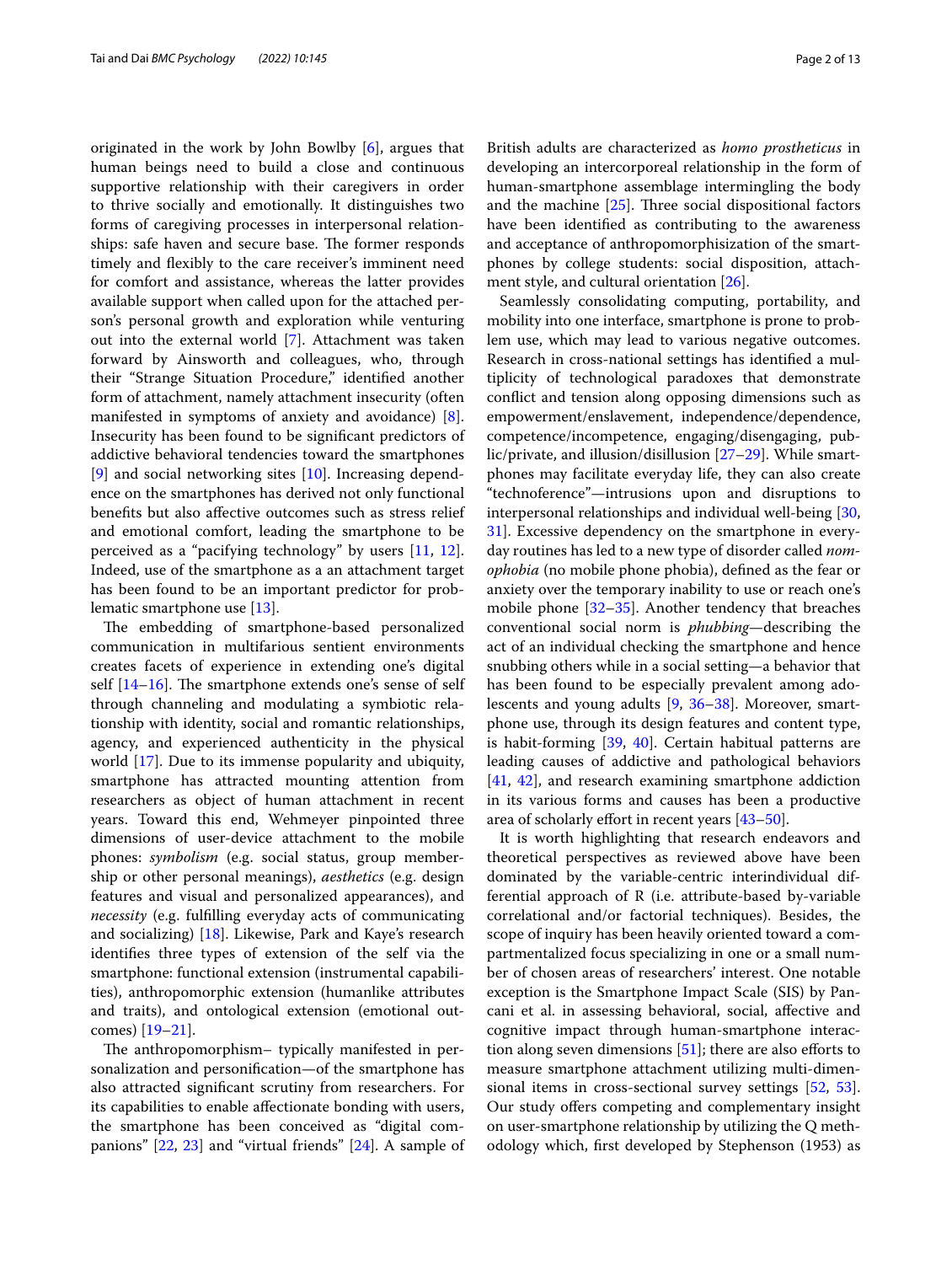a "inverted" by-person factor analytical approach, captures *intra-individual* variations and *holistic* personifed viewpoints as rendered through its sophisticated statistical rigor of *structured, forced-choice ranking* of subjective statements.

# **Methods**

## **Q methodology**

Q methodology was nurtured by Stephenson as "a science of subjectivity" where individual perspectives, discourses and opinions become the locus of inquiry [\[54](#page-12-4)], It provides a robust, natural epistemic framework to disentangle "discursive complexity" [\[55](#page-12-5)], and to "discern people's perceptions of their world from the vantage point of self-reference" [[56\]](#page-12-6). As a hybrid, or a mixed methods approach [\[57](#page-12-7)], Q combines qualitative focuses with quantitative statistical procedures in pattern-making among respondents based on individual profles and subjective interpretations  $[54, 58, 59]$  $[54, 58, 59]$  $[54, 58, 59]$  $[54, 58, 59]$  $[54, 58, 59]$ . This "qualiquantology" provides Q the "perturbating power" in dissecting multiplex issues involving human subjectivity [[60](#page-12-10)]. Among the defning features of Q are "its focus on the subjective experiences of participants, its emphasis on context, and its privileging of the everyday and local" as well as "its capacity to subvert the power of the researcher" [\[55](#page-12-5)]. The last point is echoed by Goldman as a "paradigmatic synthesis of the human and natural sciences models of inquiry" due to Q's incorporation of "mathematicalstatistical empiricism" in its analysis  $[61]$  $[61]$ . As a result, Q is advocated as "a much more objective way to garner knowledge other than qualitative methods" [[55\]](#page-12-5) throuch which "subjective input produces objective structures" [[62\]](#page-12-12).

Q methodology was developed at the moment when correlational and factor analytical approaches—spearheaded by Karl Pearson and Charles Spearman—had established themselves as the dominant paradigm of traditional psychology and behavioral sciences [[63\]](#page-12-13). Because Pearson's r provides the foundation for these statistical procedures, Stephenson called these approaches R methodology, in contrast to his Q methodology [\[54](#page-12-4)]. Whereas R takes the objectivist stance of detecting individual variations through measurement of psychometric attributes and personal traits using samples of people, Q adopts the subjectivist approach of pinpointing difering perspectives and attitudes through analyzing the concourse of communication as implemented in samples of opinionated statements [[58\]](#page-12-8). In other words, the focus of inquiry for  $Q$  is the "constructions," vis-à-vis that of "constructors" in  $R$  [\[63](#page-12-13)].

The utility of  $Q$  has been amply demonstrated in diverse contexts across disciplines. An edited volume by Addams and Proops (2000), for example, shows the breakthrough Q methodology can bring to the "interwoven complexity of environmental beliefs and attitudes" by the afected publics, which leads them to conclude that "Q may be almost a perfect technique in the initial stages of environmental policy analysis" [\[64](#page-12-14)]. Q analysis of subjective perspectives leads to a typology of social media users as regards information control and presentation in one study [\[65\]](#page-12-15), and developed a theoretical typology of digital news consumption/reception in another [[66\]](#page-12-16). Following similar methodological trajectories, our study aims to explore the "gestalt confgurations" [\[62](#page-12-12)] of the meanings and value college students assign to their smartphones.

## **Research questions, Q sample and participants (P set)**

One commonly acknowledged advantage of Q methodology is that it offers a "more macroscopic" complement to conventional qualitative approaches [\[62](#page-12-12)], and excels in covering a wide range of viewpoints favored or shared by a specifc group of participants [[55,](#page-12-5) [57\]](#page-12-7). On the other hand, its inherent antithesis of hypotheticodeductivism [[54\]](#page-12-4) makes it appropriate in bringing coherent answers to broadly stated research questions rather than test hypotheses, which is congruent to Brown's recommendation to Q researchers in attributing meaning "a posteriori through interpretation rather than through a priori postulation" [[58\]](#page-12-8). In broad strokes, our research questions are aligned along diverse aspects of functional, applicational, habitual, behavioral, anthropomorphic, emotional dimensions of smartphone use. One distinct vantage point proffered by  $Q$  allows us to discern the relative weight informants assign to the various dimensions of human-device attachment not available in typical research studies dedicated to a narrower (variable-centric) scope of interrogation.

A core tool in Q methodology is the *concourse of communication*, which refers to "the volume of discussions about a topic" and supplies the "raw material" (Q sample) [[56\]](#page-12-6). In conformance with the established practice in Q methodology research [\[56,](#page-12-6) [59,](#page-12-9) [63](#page-12-13)], we developed the initial concourse of statements for our research after an extensive review of academic publications pertaining to diverse aspects of mobile attachment. Special attention was paid to subjective items and attitudinal tendencies that partake of parameters of user-device attachment in the broad context of functional features, behavioral patterns, psychological traits, and emotional attributes as mentioned in the literature reviewed in the Background section. We then explored the applicability and appropriacy of these items by pilot testing them through interviews and surveys with 23 students by asking them to judge the relevancy of each item to their self-reference on a 1–5 scale. Among the 75 initial statements, these that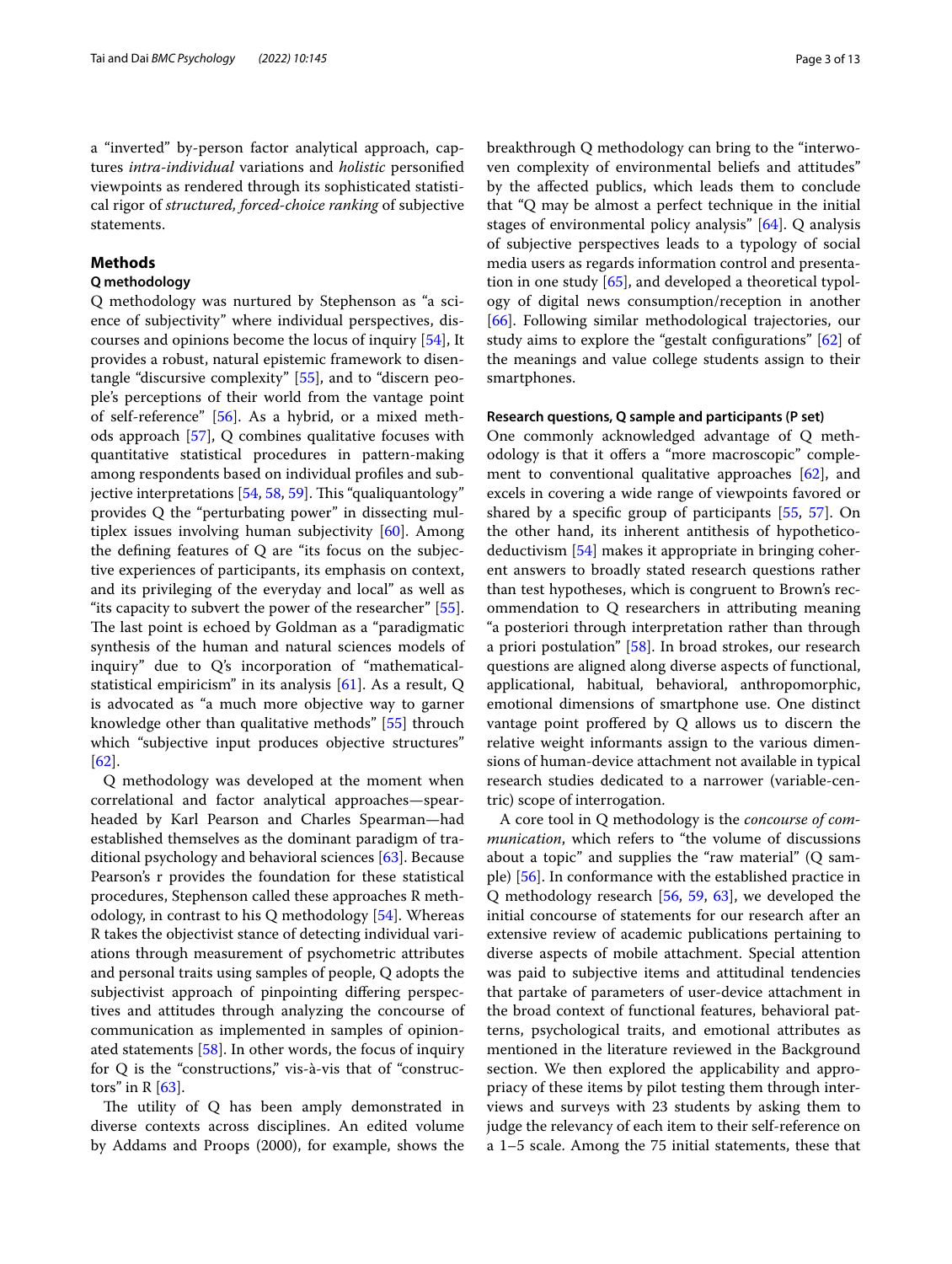were not ranked at all, or ranked very low in our pilot test were dropped from the list, and a few items that students indicated as important to them were added. We narrowed the Q set sample to a total of 50 statements, to be sorted in the scheme detailed in Table [1](#page-3-0).

## **Research procedure and Q analysis**

After ethics approval was granted, we recruited participants (P set) through written informed consent from a public university in southeastern China. Participation in the study was voluntary, and students were allowed to discontinue at any moment, or to skip any statements they did not feel comfortable with ranking. Conforming to standard Q procedure, each statement was printed on an index card, and participants were instructed to lay out all statements on a table. They were first asked to group the statements into three broad categories: those that they disagreed with; those that they agreed with; and those that they could not decide. They were then asked to start matching statements to the corresponding numbered slots on the Q Sort Table from the statement they most disagreed with  $(-5)$ , followed by the statement they most agreed with  $(+5)$ , and so on, until they had completed sorting all statements. They were allowed to change their ranking in the process, until they felt comfortable about all the choices at the end. Each participant completed this process at their own pace, without discussion with anybody.

After all Q statements were sorted, we asked participants to provide open-ended responses in expounding on rationales driving their sorting decisions, and offer additional perspectives on their personal engagement with the smartphones. This additional process generated comments that help aid, clarify, or verify interpretations  $[58, 62]$  $[58, 62]$  $[58, 62]$  $[58, 62]$  $[58, 62]$ , thus enhancing "accuracy and efficacy" of the respective factor arrays [\[55](#page-12-5)]. All but one student provided (varyingly) detailed information behind their decision-making. We follow the recommended procedure of focusing on input from participants who display a signifcant factor loading in the ensuing analysis as an efort to detect consistent thematic lines and discursive patterns within each persona [[56,](#page-12-6) [62](#page-12-12), [67\]](#page-12-17). Responses to open-ended questions were analyzed by following the epistemological framework and procedural guidelines of thematic analysis in identifying and organizing content meaning into salient threads and patterns [\[68](#page-12-18)].

In the last stage of the study, each student was asked to provide demographic information (e.g., gender, age, major), and then to browse their phone for a few minutes by browsing their Screen Time and app use statistics, with these questions in mind: What apps did they use in the prior week, and how often? They then provided responses to items in a questionnaire inquiring into these issues. A total of 75 students took part in the study, in fve separate groups; the process took each participant 50 min to slightly over one hour. We conducted t-test in comparing genderwise diferences regarding app use. Due to the relatively small size of the participant pool (20 males vs 47 females), we adopted a threshold value of  $p < 0.05$  in reporting our results.

Eight of the completed Q sorting tables were tossed out due to missing or duplicate items, and our subsequent analysis is based on 67 valid responses (47 female versus 20 male). We used the open-source Web-based Ken-Q Analysis software version 1.06 [\(https://shawnbanasick.](https://shawnbanasick.github.io/ken-q-analysis/) [github.io/ken-q-analysis/](https://shawnbanasick.github.io/ken-q-analysis/)) in performing the various statistical procedures, with the main by-person factor analysis performed through principal component analysis (PCA) using Varimax rotation. The focus was placed on four areas as commonly highlighted in Q analysis [[56–](#page-12-6)[58](#page-12-8), [67\]](#page-12-17): factor scores, representative sorts for each factor, distinguishing statements, and consensus statements.

#### **Results and fndings**

First of all, as revealed in Table [2](#page-4-0), students' use of smartphone-based apps is encompassing and wide-ranging, covering functions from instant messaging, chatting, mobile payment, e-shopping, entertainment, information-seeking and navigation. Worth highlighting is the diminished role of conventional voice call and text messaging, ranked #15 and #19 respectively out of 23 apps. Not long ago, these had been consistently found to be two of the most profusely used features in mobile services  $[27, 69, 70]$  $[27, 69, 70]$  $[27, 69, 70]$  $[27, 69, 70]$  $[27, 69, 70]$  $[27, 69, 70]$ . These are clear signs that the smartphone has profoundly changed the landscape of mobile communication. The students reported an average of close to seven hours (male  $=6.6$  vs. female  $=6.7$ ) on weekdays and over nine hours (male = 9.0 vs. female = 9.2) on weekend days. Genderwise t-test analysis shows that, in comparison with their male peers, female students tend to display the following patterns: have fewer regular contacts; use more Weibo and WeChat; shop substantially more on Taobao; rely more on the photo-editing app Ulike; make more

<span id="page-3-0"></span>**Table 1** Forced-choice Q distribution

| Ranking value $-5$ $-4$ $-3$ $-2$ $-1$ 0 $+1$ $+2$ $+3$ $+4$ $+5$ |  |  |  |  |  |  |
|-------------------------------------------------------------------|--|--|--|--|--|--|
| Number of items 2 3 4 6 6 8 6 6 4 3 2                             |  |  |  |  |  |  |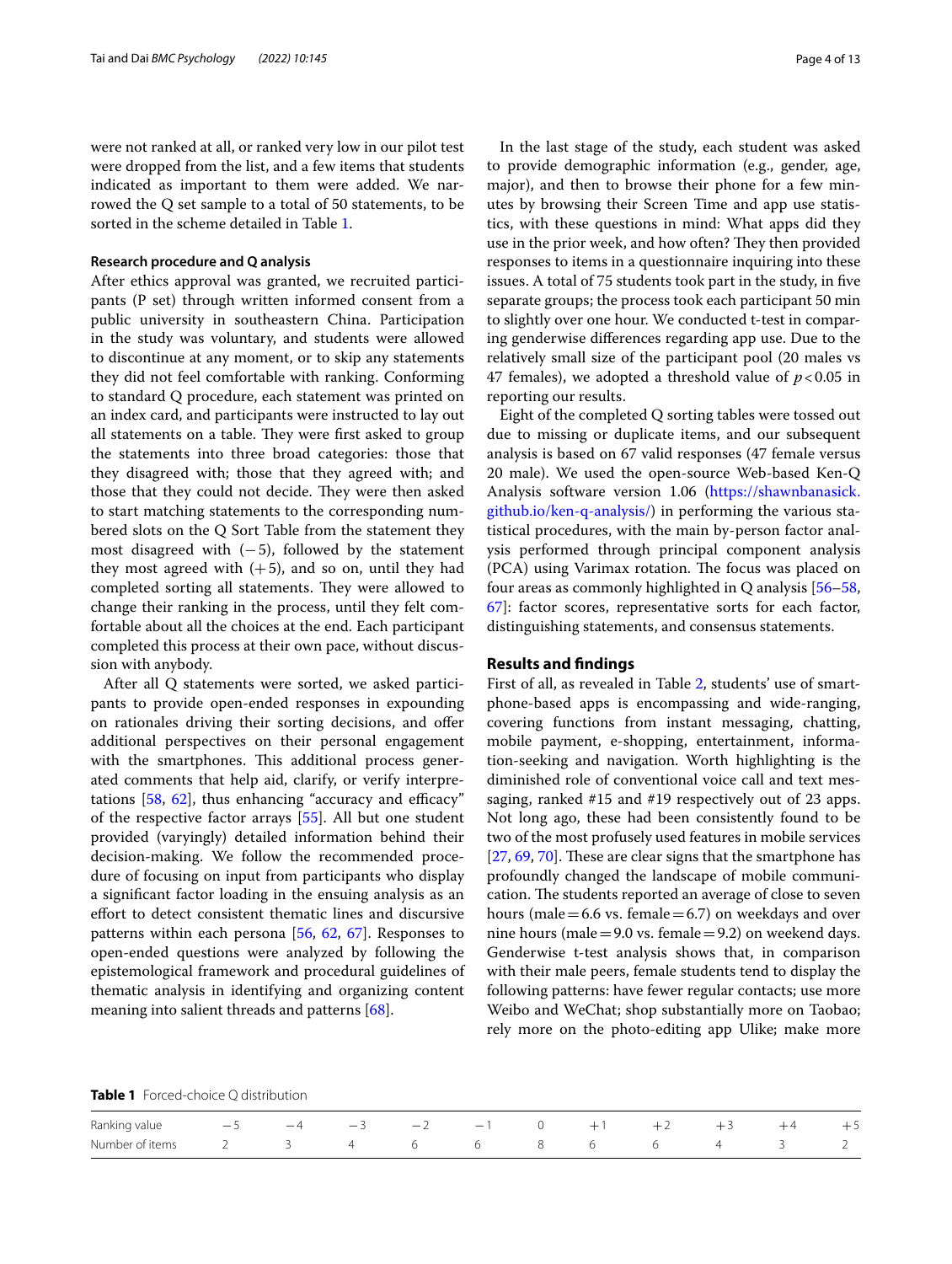<span id="page-4-0"></span>

| Table 2 Frequency of app use (N = 69) (1 = Rarely; 2 = Occasionally; 3 = Sometimes; 4 = Often; 5 = Daily) |  |
|-----------------------------------------------------------------------------------------------------------|--|
|-----------------------------------------------------------------------------------------------------------|--|

| App (utility)                                            | Mean | SD   |
|----------------------------------------------------------|------|------|
| QQ (instant messaging)                                   | 4.88 | 0.54 |
| Alipay (mobile payment)                                  | 4.64 | 0.73 |
| WeChat (social networking)                               | 4.49 | 0.94 |
| Clock (time-keeping)                                     | 4.37 | 1.13 |
| Sina Weibo (microblogging)                               | 4.03 | 1.15 |
| Baidu (search engine)                                    | 3.94 | 1.01 |
| NetEase cloud music (music streaming)                    | 3.81 | 1.37 |
| ELEME (online food delivery)                             | 3.78 | 1.31 |
| Taobao (online shopping)                                 | 3.73 | 1.02 |
| Weather (weather forecast)                               | 3.67 | 1.28 |
| (Built-in) camera (photo-taking)                         | 3.66 | 1.05 |
| bilibili (video sharing)                                 | 3.33 | 1.40 |
| Reminders (planner & calendar)                           | 2.88 | 1.15 |
| Meituan (location-based E-commerce)                      | 2.76 | 1.22 |
| Voice call (conventional phone call)                     | 2.75 | 1.12 |
| Aigiyi (online video)                                    | 2.55 | 1.33 |
| TikTok (video-focused social networking)                 | 2.31 | 1.42 |
| Didi (ride-hailing)                                      | 2.25 | 0.91 |
| SMS (mobile phone-based text messaging)                  | 2.10 | 1.08 |
| Ulike (photo retouching)                                 | 2.09 | 1.15 |
| NetEase youdao (online dictionary & information seeking) | 2.09 | 1.26 |
| RED/Xiaohongshu (social media & E-commerce hybrid)       | 1.96 | 1.21 |
| Toutiao (news & information updates)                     | 1.93 | 1.11 |

e-payments via Alipay (probably due to making more online purchases).

By-person factor analysis yielded a fve-factor typological structure. Composite reliability, which measures the correlation of fagged Q sorts among participants in the same factor, ranges from 0.988 (Factor 1) to 0.923 (Factor 4), thus pointing to a high level of congruence among individuals within each factor. We associate each factor with a particular persona, by incorporating factor scores/ loadings, and the "best approximation" [[60\]](#page-12-10) or the "most representative sorts" [\[67](#page-12-17)] corresponding to each factor. Table [3](#page-5-0) reports the details of the item rankings for each of the fve "factor exemplars."

### **Most consensual and disagreed statements**

The Q analysis yields a ranked order of the statements, from the most agreed to the most disagreed based on the sorting values of all participants. We selected 11 items in each category based on the Z-scores and patterns of inter-factor variation. The most consensual statements, whose Z-score values range from 0.011 (S27) to 0.164 (S9), refect the degree of congruence among the fve personas. They uniformly agree that if the teachers ask them to turn in their phones during class, they will not think of the phone during class (Statement 27, or S27); and having the phone with them brings a sense of safety (S40). They are disinclined to consider the phone as an intimate companion (31), and they consider their smartphone more than a tool of communication  $(S19)$ . The students relish the joy of browsing the phone as a way to relax after some drudgery or menial tasks (S47). They don't quite see the phone as negatively afecting their ability to communicate with others (S18), and they use the smartphone as a main tool of daily entertainment  $(S2)$ . They all think highly of the smartphone as a wallet/notebook (S10), and as a personal assistant  $(S1)$ . They do not check the phone in the middle of the night (S22), nor do they feel emotional in bidding farewell to their old phone (S41). A habitual practice by most is to switch the phone on to kill time during moments of leisure (S9).

The most disagreed items, on the contrary, reflect the level of divergence among the fve personas on these statements, and thus constitute the most discriminating perspectives differentiating the five factors. The Z-scores range from 1.047 (S34) to 0.586 (S12). Among areas of disagreement (as rank-ordered) are practices of being attentive to latest updates in apps (S34), how they respond to having left the phone behind them (S24), keeping the device within easy reach or view (S23), and following the latest smartphone releases (S37). They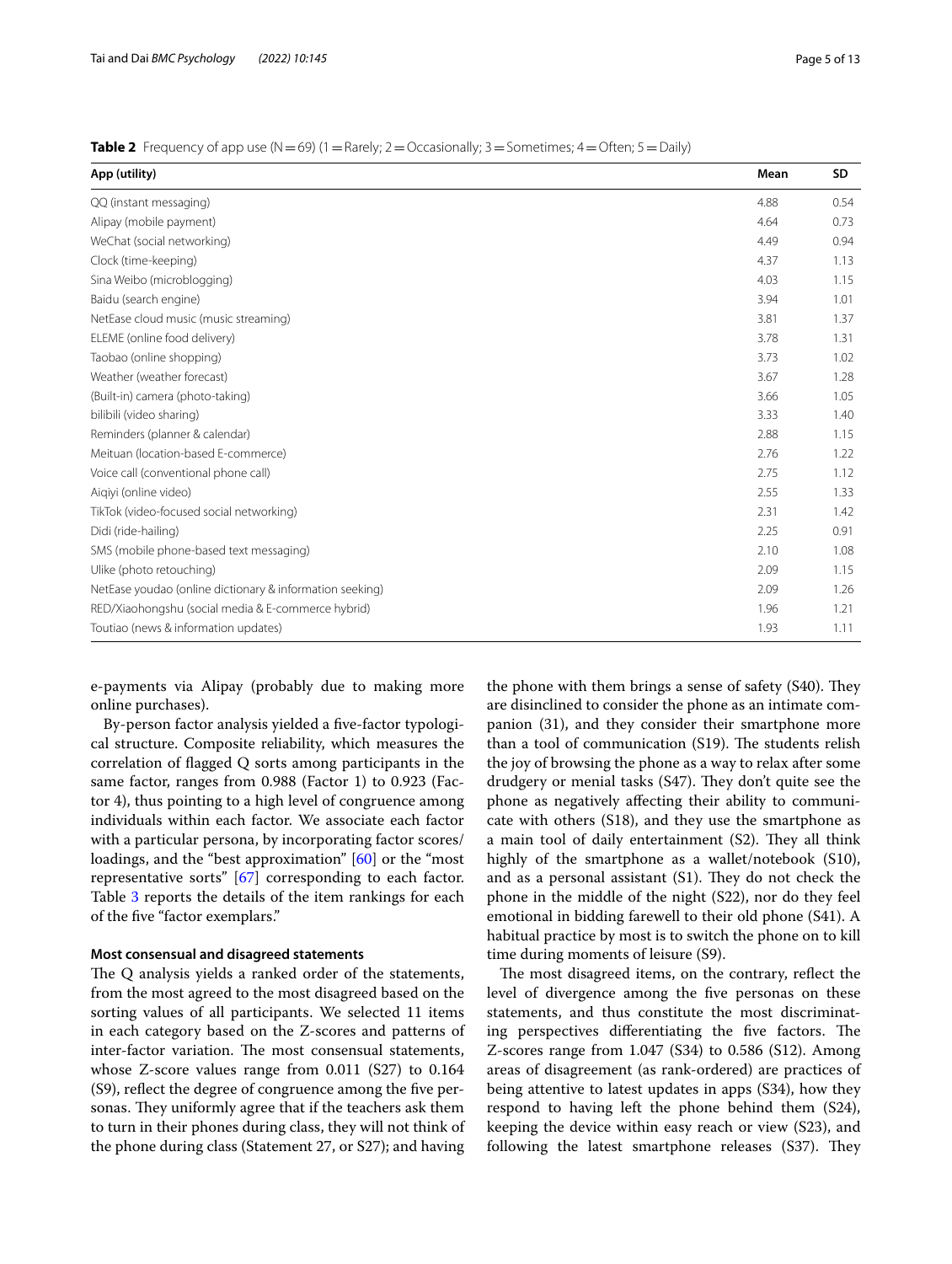# <span id="page-5-0"></span>**Table 3** Factor arrays for the five factors

| <b>Statement</b>                                                                                                                                                              | F <sub>1</sub> | F2           | F3             | F4             | F5           |
|-------------------------------------------------------------------------------------------------------------------------------------------------------------------------------|----------------|--------------|----------------|----------------|--------------|
| S29. My smartphone holds lots of my personal secrets. I would feel very uncomfortable if somebody looked inside +5<br>my phone                                                |                | $+1$         | 0              | $+5$           | $+1$         |
| S20. I am used to smartphone browsing prior to going to bed. If I don't do this, I have a hard time getting to sleep                                                          | $+5***$        | -1           | $+1$           | $-1$           | $\mathbf{0}$ |
| S40. I feel safe when I have my smartphone with me. It will help me at times of emergency                                                                                     | $\pm 4$        | ±2           | ±2             | ±3             | $\pm$ 3      |
| S14. I habitually check my smartphone once every few minutes. If I don't check the phone for an extended period<br>of time, I feel like I am missing something important      | $+4***$        | $\mathbf{0}$ | $\overline{0}$ | $\overline{0}$ | $-2$         |
| S10. My smartphone is my wallet, my notebook, and my backpack—I need it to make payment, take notes, and<br>record important information                                      | $+4$           | $+4$         | $+4$           | $+5$           | $+5$         |
| S45. When I get onto my smartphone, I often don't realize how quickly time goes by                                                                                            | $+3$           | $+2$         | $+3$           | $+1$           | $+1$         |
| S2. My smartphone is my main tool of entertainment. I use it to watch videos, read books, and enjoy music                                                                     | $+3$           | $+5$         | $+5$           | $+2$           | $+5$         |
| 9. Whenever I have free time, I get onto my smartphone to kill the time                                                                                                       | $+3$           | $+2$         | $+4*$          | $+1$           | $+3$         |
| 47. After having studied hard or having worked hard at something, it is a great joy to get onto my smartphone for<br>casual browsing                                          | $+3$           | $+4$         | $+3$           | $+2$           | $+2$         |
| 17. I feel embarrassed when people sit together and everyone is busy checking their smartphones, without<br>anyone talking to each other                                      | $+2$           | $+3$         | $+1*$          | $-1*$          | $+3$         |
| 24. If I leave my phone behind, I will feel uneasy, and must go back to get my phone before I can continue with<br>the rest of the day                                        | $+2$           | 0            | — 3            | $-2$           | $+3$         |
| 33. When I buy a new smartphone, I mainly consider best value for the money and practical features. I won't buy a<br>pricey phone if there is a cheaper replacement available | $+2$           | $+4$         | $+2$           | $+4$           | $+1$         |
| 12. I often regret the excessive amount of time I spend on my smartphone, which is interfering with my routine<br>study and daily life                                        | $+2**$         | $+5***$      | $\mathbf{0}$   | 0              | $\mathbf 0$  |
| 48. I am used to casual browsing on my smartphone, just dawdling away my time for no particular purpose                                                                       | $+2$           | $+1$         | $+5***$        | $-2**$         | $+1*$        |
| 11. I have this hate-and-love feeling about my smartphone, because I cannot resist its temptation, and sometimes<br>do things that I regret                                   | $+2*$          | $+3*$        | $-2$           | 0              | 0            |
| 50. My smartphone is my reliable helper when I have questions in my life and study                                                                                            | $+1$           | $+2$         | $+4$           | $+1$           | $+4$         |
| 23. I put my smartphone within easy reach. If it falls out of my sight, I will feel uneasy                                                                                    | $+1$           | $-2$ **      | $-5***$        | $+1$           | $+2$         |
| 1. My smartphone is like my housekeeper and aide. It helps me coordinate and track everyday things                                                                            | $+1$           | $+1$         | $+3$           | $+3$           | $+4$         |
| 25. I keep my power bank with me all time. Otherwise my phone would run out of battery before day's end                                                                       | $+1$           | $-3*$        | $-1$           | $\mathbf{0}$   | $-1$         |
| 26. If I lost my smartphone, it would be disastrous. I would try everything possible to get it back before I could do<br>anything else                                        | $+1$           | $-2$         | $-2$           | 0              | $+2$         |
| 16. When having a face-to-face conversation, I am offended if the other party checks the phone while listening to<br>me talk                                                  | $+1$           | $+3$         | $+1$           | 0              | $+4$         |
| 46. My smartphone gives me a platform to present myself. I use it to record important occasions in my daily life,<br>and publicize information among my network of friends    | $0^*$          | $+1$         | $+2$           | $+4$           | $+2$         |
| 32. It is important for me to personalize my apps and the smartphone screen, because I consider my smartphone<br>part of myself                                               | $\mathbf{0}$   | $+1$         | $-3***$        | $+2$           | $+1$         |
| 43. I often get to the end of my bandwidth allowance, and sometimes I use up all the bandwidth at the end of the 0<br>month                                                   |                | $-2^{*}$     | $+2*$          | $\mathbf 0$    | $-4*$        |
| 22. I am used to checking my smartphone while waking up in the middle of the night                                                                                            | $0***$         | — 3          | $-3$           | $-3$           | — 3          |
| 8. My smartphone is like my personal agent. It takes care of my daily routines; without it, I would not know what<br>to do                                                    | $\circ$        | $-4*$        | $+1$           | $-1$           | $+2***$      |
| 27. If the teacher asks me to turn in my smartphone in class, I cannot help but think of my phone from time to<br>time in class                                               | $\overline{0}$ | $-1$         | $-1$           | $-1$           | $-1$         |
| 44. I look upon my smartphone as my pal, who understands me well and keeps me company all the time                                                                            | $\circ$        | $-1*$        | $+2**$         | $-5***$        | $\Omega$     |
| 28. The smartphone is merely a tool for me. Even if I don't have it, I believe I can still complete my daily study and<br>living tasks                                        | 0              | $+2$         | $+3*$          | $+1$           | $\mathbf 0$  |
| 30. I am versed in knowing the features and using most of the apps on my smartphone                                                                                           | $-1$           | $0***$       | - 1            | $+3***$        | -2           |
| 15. With the smartphone on my side, I often have difficulty concentrating on the lectures or doing what the<br>teacher asks me to do in class                                 | $-1*$          | $0***$       | $-4$           | $-2$           | $-2$         |
| 6. My smartphone is like my right-hand pal. I cannot accomplish anything without its help                                                                                     | $-1$           | -5           | -3             | $-4$           | 0            |
| 49. After having spent so much time with my smartphone, I sometimes feel I am further distanced from my friends $-1^*$<br>and the outside world                               |                | $+1***$      | $-4$           | $-4$           | $-2$         |
| 42. I often make an effort in reducing the amount of time I spend on my smartphone so as to reduce my depend-<br>ency on it and minimize its interference with my daily life  | $-1$           | $+2$         | $-1$           | $+2$           | - 1          |
| 41. Every time I buy a new phone, I feel emotional to part ways with my old phone                                                                                             | $-1$           | 0            | $+2$           | 0              | 0            |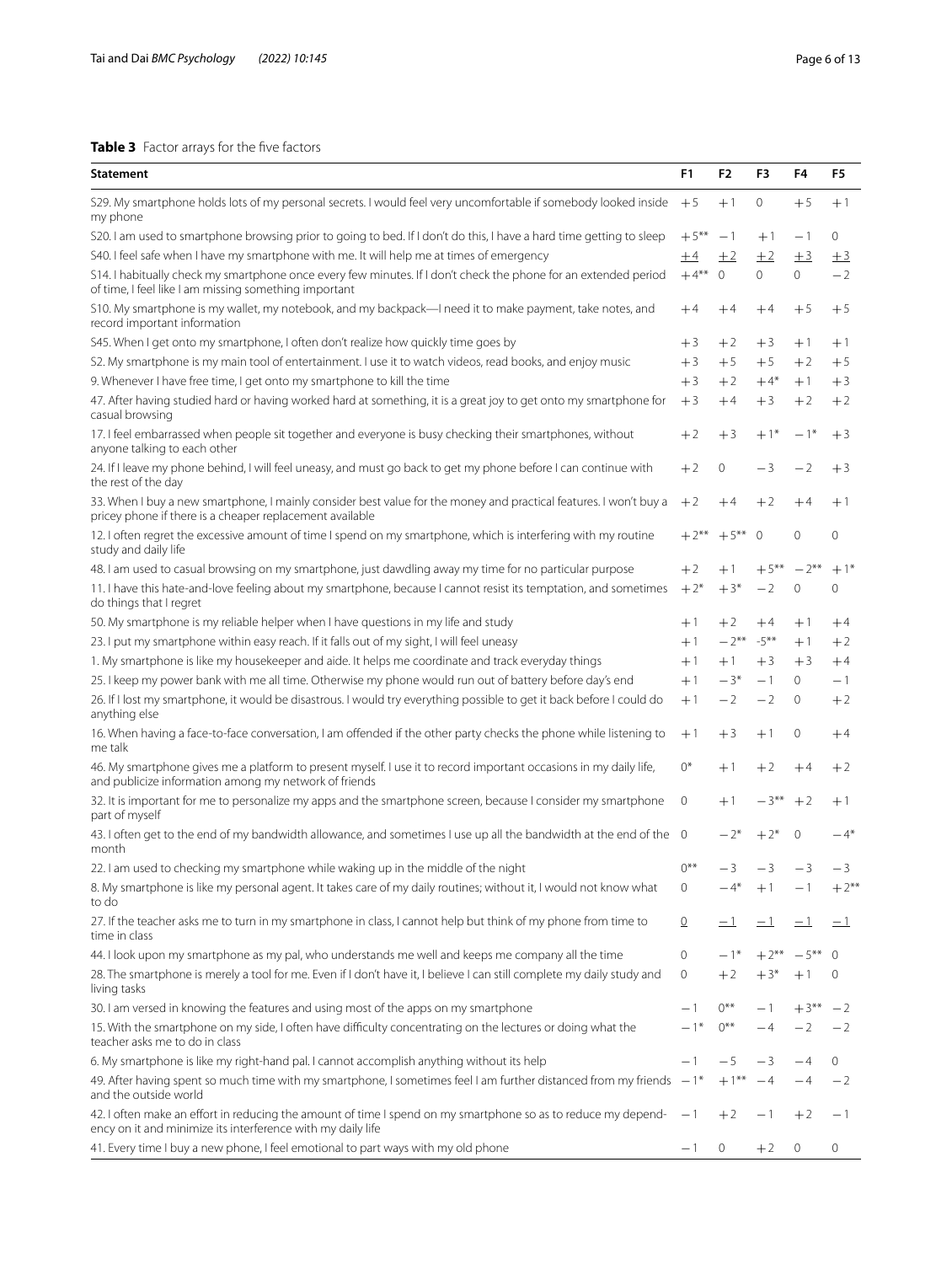## **Table 3** (continued)

| <b>Statement</b>                                                                                                                                                          | F1     | F <sub>2</sub>     | F3       | F4         | F <sub>5</sub> |
|---------------------------------------------------------------------------------------------------------------------------------------------------------------------------|--------|--------------------|----------|------------|----------------|
| 7. I consider my smartphone a part of my extended family that promotes mutual understanding among family<br>members                                                       | $-2$   | $-3**$             | $+1$     | $-1$       | $+2^{*}$       |
| 21. I feel that the use of smartphone has reduced the daily communication between me and my friends                                                                       | $-2$   | $+3**$             | $-2$     | $-4$       | $-2$           |
| 4. My smartphone is like a naughty sister/brother: it is lovely when it behaves, but it can be disappointing and<br>annoying at times when it does not behave             | $-2$   | $-1$               | $+1$     | $-2$       | $\mathbf{0}$   |
| 5. My smartphone is like my pet—it knows how to please me, and it knows how to not upset me                                                                               |        | $-4$               | $()^*$   | $-2$       | $-1$           |
| 18. Everything I do now depends on the smartphone. I feel hard to communicate with people without the smart-<br>phone                                                     | $-2$   | $-2$               | $-4$     | $-3$       | $-1$           |
| 31. My smartphone is like my twin sister/brother. I share everything with him/her, and she/he knows everything<br>about me                                                | $-2$   | $-3$               |          | $-1 -2 -2$ |                |
| 3. I regard my smartphone as my slave/servant. It listens to me and does what I ask it to do                                                                              |        | $-5$               | $0***$   | $-3$       | $-3$           |
| 19. My smartphone is just a tool for me in communicating with others. Except voice calls and WeChat messages, I<br>rarely use other apps and features                     | $-3$   | $=$ $\overline{2}$ | $=$ 2    | $=$ 5      | $-5$           |
| 35. I often search for new apps and study their new features, and try them out to see how it works                                                                        | $-3$   | $\Omega$           | $\Omega$ | $+2**$ -3  |                |
| 38. I know more about smartphone technologies and apps than most of my fellow students                                                                                    | $-3$   | $\Omega$           | $\Omega$ | $+2***$ -3 |                |
| 34. I pay attention to the latest developments with apps, and want to be among the first in installing updates                                                            | $-4$   | $-1*$              | $()^*$   | $+4***$    | $-4$           |
| 37. I pay attention to the newest smartphone releases, and want to know the latest technical features and applica-<br>tions                                               | $-4$   | $\qquad \qquad -$  | $-2$     | $+2***$    | $-4$           |
| 13. I maintain a good level of self-control, and typically complete the tasks I have planned for the day by not<br>spending an excessive amount of time on smartphone use | $-4**$ | $\Omega$           | $-1$     | $-1$       | — 1            |
| 36. I value the brand of the smartphone I use, and want to get the best phone I can afford                                                                                |        | $-2$               | $-5$     | $-3$       | $+1***$        |
| 39. Whenever a new generation of the smartphone is released, I try to upgrade to the latest phone if possible                                                             |        | $-4$               | $-2^{*}$ | $+1***$    | $-5$           |
| $\mathbf{r}$ and $\mathbf{r}$ and $\mathbf{r}$ and $\mathbf{r}$<br><b>Contract Contract Contract Contract</b><br>$\mathbf{u}$ $\mathbf{v}$                                |        |                    |          |            |                |

Underlined items are consensus items among all fve factors

\*Distinguishing items, signifcant at *p*<0.05

\*\*Distinguishing items, signifcant at *p*<0.01

disagree on whether smartphone use reduces their routine communication with close friends (S21), and differ on their habits of casual browsing the phone (S48). They deviate from one another on their perception of the smartphone as a digital companion (S44) and their practice of making switch to the latest phone releases (S39). There is a noticeable gap in their technical know-how with the smartphone (S38) as well as their inquisitiveness about mobile apps  $(S35)$ . They also diverge (from 5 to 0) on whether they feel that too much time is spent on the smartphone (S12).

## **Factor (persona) 1: the mainstreamer/typical user**

Factor 1, which comprises 21 (five male vs. 16 female) participants, has an eigenvalue of 25.21 (composite reliability=0.988) and explains  $38\%$  of the variance, far more than any of the other factors. They are leading all other groups in the number of self-reported hours on the smartphone. They place the most value on the smartphone as their private territory  $(29: +5)$ , and are in the habit of phone-checking prior to bed  $(20: +5)$  as well as fipping through the phone once every few minutes (14:  $+4$ ). Time goes by quickly when they are connected (45:  $+3$ ), and they often regret over the amount of time the phone consumes them  $(12: +2)$ , resulting in a love-hate relationship with the device  $(11: +2)$ . They primarily consider value for the money in purchasing new phones  $(33: +2)$ , and do not attend to the latest technological developments or app releases  $(34: -4; 37: -4)$ . They are not brand loyalists  $(36: -5)$ , and care the least about switching to the latest model when new phones are available  $(39: -5)$ .

If the smartphone is left behind, they feel an urge to go back and retrieve it before resuming normal activities (24: +2). Among all personas, they have the least of self-control over use and time expended on the smartphone (13: −4). Together with Persona 5, sentiments in Persona 1 are most likely to be disposed to technicalities surrounding the smartphone: they are inattentive to new phone releases (37:  $-4$ ) or technical features of apps (34:  $-4$ ); they admit no expertise about smartphone technologies or apps  $(38: -3)$ ; and they rarely engage in searching new apps or their features (35:  $-3$ ). Users in this group are the least brand-aware  $(36: -5)$ , and they are in no rush to upgrade or switch to the latest phones (39: −5). Noticeably, habitual pattern of use statistics provided by users suggests that Persona 1 surpasses all other personas in the number hours they are on the smartphone both on weekdays and weekend days.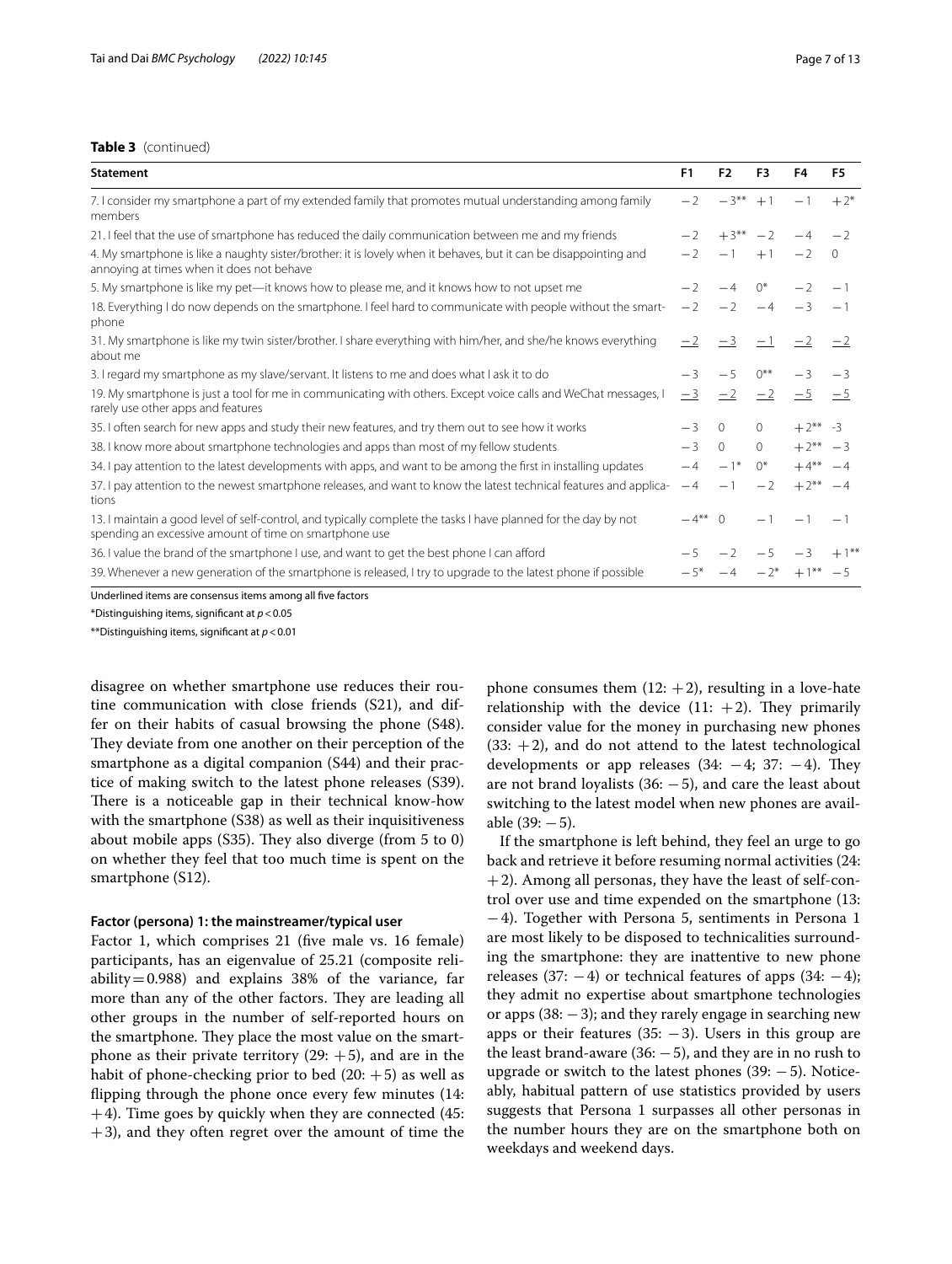#### **Factor (persona) 2: the disciplined conventionalists**

Thirteen (four male and nine male) students make up this taxonomic category, which has an eigenvalue of 4.35 (composite reliability=0.980) and explains  $6\%$  of the variance. While this cohort of students agree with their peers about the utility aspects of the smartphone, they are diametrically disposed to the other personas in many of the other dimensions, as illustrated by its betweenfactor correlation coefficients with the four other factors:  $-0.63$  (with factor 1);  $-0.51$  (with factor 3);  $-0.47$  (with factor 4); and  $-0.51$  (with factor 5). Of note is that the only negative correlation coefficients exist between factor 2 and the other factors. Members of this factor are the most refexive about a number of ramifcations that smartphone dependency may incur. This persona stands out above all others in often regretting what they think is the excessive amount of time they spend on the phone  $(12: +5)$ , even though their self-reported number of hours on weekdays and weekend does not indicate deviant usage patterns. They stand above all other groups in worrying that phone use has reduced the amount of communication they maintain with their close friends  $(21: +3)$ . This group shares with Persona 5 in feeling embarrassed at get-togethers with other people when everybody is busy checking phones without interpersonal interaction  $(17: +3)$ , and feeling offended by others looking at their phone while being talked to  $(15: +3)$ . They also take the lead, together with Persona 4, in trying to reduce their time on the smartphone  $(42: +2)$ . They differ from all other personas in slightly agreeing with the statement that more time on the smartphone may have distanced them further from friends and the external world  $(49: +1)$ .

They are the least receptive to attributing anthropomorphism to the smartphone among all fve personas: they totally dispel the idea that the phone is like a right-hand pal to them  $(6: -5)$  or it is a servant  $(3: -5)$ . They also stay away from any metaphoric reference to the smartphone as a personal agent  $(8: -4)$ , or a pet-like entity (7:  $-4$ ) or part of the family connections (7:  $-3$ ). They deny recognition to the phone the status of a close confidant like a twin brother or sister  $(31: -3)$ ; nor are they willing to grant the device the role of a sibling (4:  $-1$ ) or a pal (44:  $-1$ ). Their responses to this set of items are the most consistent in distancing themselves from any anthropomorphic concession to the phone. This persona also exhibits the highest level of ambivalence among all personas about the seductive potential of the smartphone in admitting to a love-hate attitude  $(11: +3)$ .

#### **Factor (persona) 3: the casual fun‑seekers**

Factor 3 comprises six participants (evenly split along gender lines), with an eigenvalue of 3.77 (composite reliability=0.960) and 6% explained variance. We call them casual fun-seekers because patterns of their smartphone engagement are dominated by entertainmentfocused and casual information-seeking, as revealed in the three statements they ranked the highest  $(2: +5;$ 48:  $+5$ ; 9:  $+4$ ). Together with students in Persona 4, they are hypo-connectors because the average amount of daily time they spend on the smartphone falls on the lower end. Similar to their peers in Factor 1, they often don't feel how quickly their time on the phone goes by  $(45: +3)$ . They are more inclined than other groups in perceiving the phone merely as a tool—one that they can function without in accomplishing daily tasks (28: +3). On the other hand, they are the most unlikely of all groups to think that phone use has afected their ability to communicate with others alternatively (18: −4), or having the phone by their side can distract them from concentrating in class  $(15: -4)$ .

Contrary to Persona 2, students in this persona are more likely to assign anthropomorphic traits to the smartphone, such as a reliable assistant  $(50: +4)$ , a digital caretaker and aide  $(1: +4)$ , a good pal  $(44: +2)$ , a sibling  $(4: +1)$ , a personal assistant  $(8: +1)$ , or even a member of the extended family  $(7: +1)$ . They are also the most resistant to brand loyalty  $(36: -5)$  and personalizing the phone  $(32: -3)$ . They are the least volatile to nomophobia, because they fare the best in keeping the phone out of sight  $(23: -5)$  and don't feel upset or uneasy if they leave it behind  $(24: -3)$ . With regard to emotional outcomes, this persona is rather consistent in denying that smartphone use has negatively impacted their ability to communicate with friends  $(21: -2)$  or created distance between them and the outside world  $(49: -4)$ .

## **Factor (persona) 4: the inquisitive nerds**

This factor, with an eigenvalue of 2.91 (composite reliability = 0.923), comprises the smallest number (n=3) of members, and accounts for 4% of the variance. Noticeably, the male-only persona is the most distanced from other factors, showing the lowest correlation coefficients (ranging from 0.30 to 0.39) with all other four personas. Similar to Persona 3, this is a hypo-connected group in the amount of time they spend on the smartphone. This persona places the most value to the multifunctional, utilitarian aspects of the smartphone  $(10: +5)$ , and considers the phone their private domain that should not be intruded upon  $(29: +5)$ . They stand out from all other groups in their innovativeness and technology-oriented approach to the smartphone. They try to stay abreast with latest apps and want to be the frst to try out new features  $(34: +4)$ ; they also make an effort in developing the know-how and technical skills in tapping into new apps and smartphone technologies  $(30: +3)$ . Students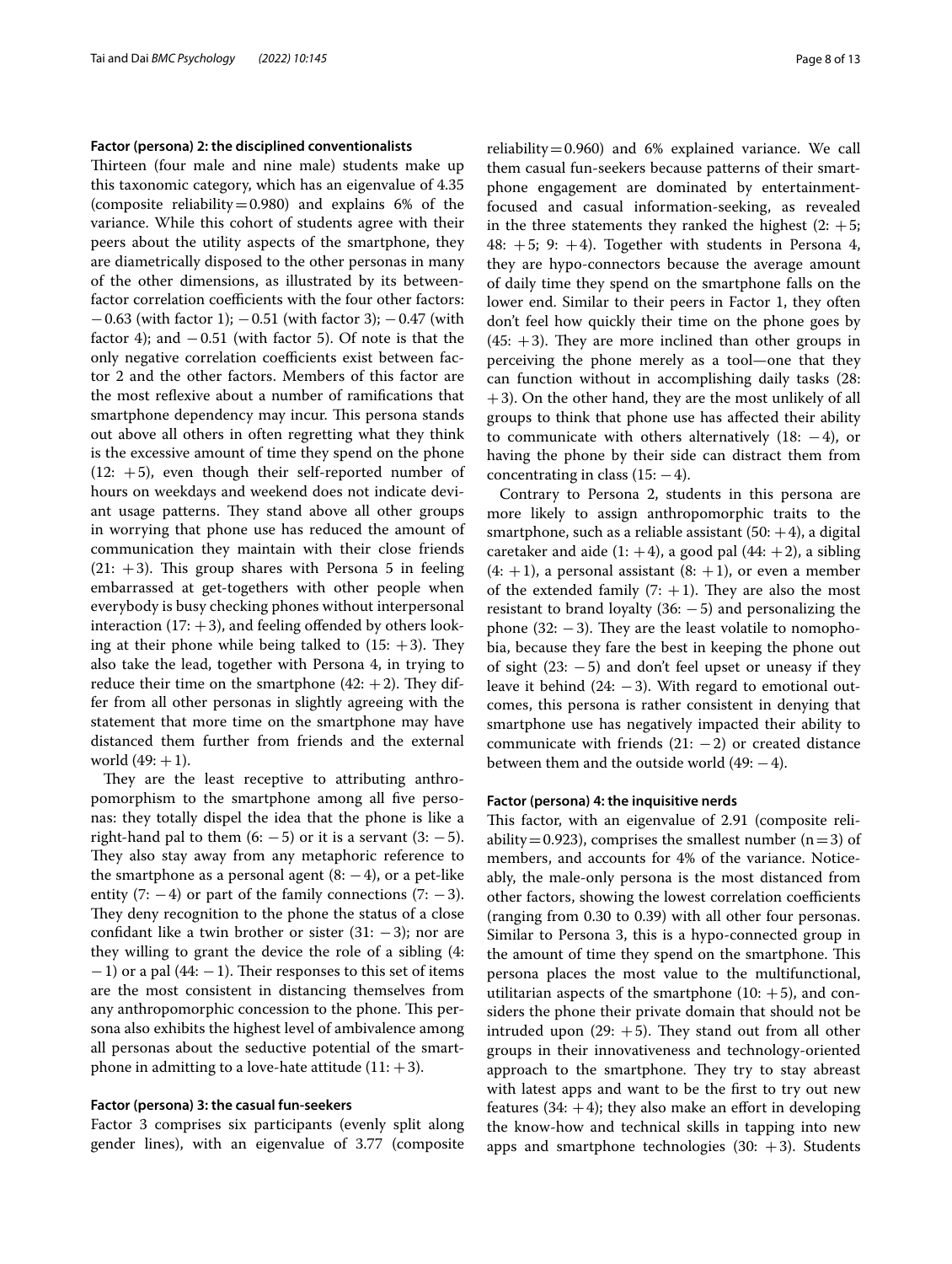adhering to this persona perceive themselves being ahead of their peers in understanding smartphone-related technologies  $(38: +2)$ ; and they are attentive to latest phone releases  $(37: +2)$ . While being sensitive to pricing in purchasing new phones  $(33: +4)$ , they are leading all other groups in their urge to upgrade to the newest phone (39: +1) but not necessarily in chasing a luxurious brand name  $(36: -3)$ . The fact that this is not ranked higher is probably due to the fnancial constraints of being a student. Unsurprisingly, these students are also leading their peers in the willingness to personalize their phones (32:  $+2$ ) and constantly searching for and installing new apps  $(35: +2)$ .

Unlike those in other groups, these students display a mixed approach to nomophobia: while it is relatively important for them to keep their phone within sight (23:  $+1$ ), they are not in a desperate mood in retrieving their phone if it is left behind  $(24: -2)$ . They align themselves with those in Persona 3 in not showing concerns about ontological consequences of smartphone use in terms of afecting their ability to communicate with others (18: −3; 21: −4) or creating gap between them and the rest of the world  $(49: -4)$ . But they differ from Persona 3 in that they steer away from impregnating anthropomorphic attributes to the smartphone  $(7: -1; 8: -1; 5: -2;$ 4: −2; 31: −2; 3: −3; 33: −5). Tis cohort also attaches the most importance to the phone being a platform for presenting themselves  $(46: +4)$ .

#### **Factor (persona) 5: the sentient pragmatists**

Our fnal category includes eight users, and its factorial structure bears an eigenvalue of 2.48 (composite reliability=0.970) and 4% explained variance. Its gender makeup (7 female vs. 1 male) almost falls on the opposite end of Persona 4. It is worth noting that the composite components of this factor overlap sizably with factors 1 and 3, but differ the most from factor 4. This is reflected in its inter-factor correlation coefficient scores being the highest with Factors 1 to 3, but the lowest with Factor 4.

In bearing semblance to Persona 1 (but at a higher degree), these students display the strongest urge to go back and retrieve the phone if it is left back  $(24: +3)$ , and they are the most disposed to feel uneasy when the phone is out of sight  $(23: +2)$ . While losing the phone would not be such a great deal for other groups except Persona 1  $(+1)$ , this would be a more of a blow to this group (26:  $+2$ ). In a similar but more prominent pattern to Persona 3, anthropomorphic traits of the smartphone are ranked the highest relative to other groups with regard to comparing the phone to a personal assistant  $(50: +4)$ , a digital caretaker  $(1: +4)$ , a personal assistant  $(8: +2)$ , and a member of the extended family  $(7: +2)$ .

Persona 5 concurs with Persona 2 on the courtesy and etiquette of conventional face-to-face communication (albeit at a more elevated level): they get ofended if others eye at the smartphones while listening to them (16: +4), and they feel embarrassed if people sit together checking their phones instead of talking to one another  $(17: +3)$ . But they disagree with Persona 2 in that phone use has negatively impacted their ability to communicate with friends  $(21: -2 \text{ vs. } +3)$ . Additionally, they are positioned at the opposite end vis-à-vis Persona 4 in their technological orientation and tech savviness.

#### **Emerging themes with open‑ended answers**

In explaining their sorting choices, participants across all fve personas consistently cited everyday experiences of engagement with, and individual perceptions of the smartphone, as driving their decision-making, which aligns squarely with what this research strives for. While stressing the utility nature of the device in enabling multiple tasks and functionalities, the students in Persona 1 uniformly deny any intimate relationship with the phone and distance themselves from personifying it. Many explicitly acknowledge that the smartphone has changed their habits in everyday life, such as "aimless browsing" during moments of leisure and regularly checking the phone for fear of missing information. Also conspicuously highlighted is the importance the smartphone being their private territory, as revealed in one student's comment "I am extremely repugnant to those who peep into my personal stuff". Their ambivalence toward the phone is prominently noted, as illustrated by one student who said "I sometimes feel annoyed by the smartphone, because I feel an urge to play around with it for no purpose in particular" and another with the remark "while logging onto my phone, it drags on and on so much that this often results in procrastination with my other errands." Perceived lack of control in front of what some called the "temptation" of the smartphone was mentioned repeatedly, but many made a point in underscoring that the phone facilitates, rather than hampers communication with their close ones, especially family members. A few students discussed their perceived sense of security in the presence of the smartphone, to which one student remarked: "even the touch of the phone puts me at ease when I wake up at night".

Among the twelve participants who volunteered detailed comments in Persona 2, there is an unmistakable prevailing emphasis on the double-edged nature of the smartphone: it is useful but can be addictive; it facilitates doing things but is not indispensable; it has lots to ofer but should not dictate what they do. This thematic line is remarkably consistent interconnecting all comments—a pattern that diferentiates this persona from the others.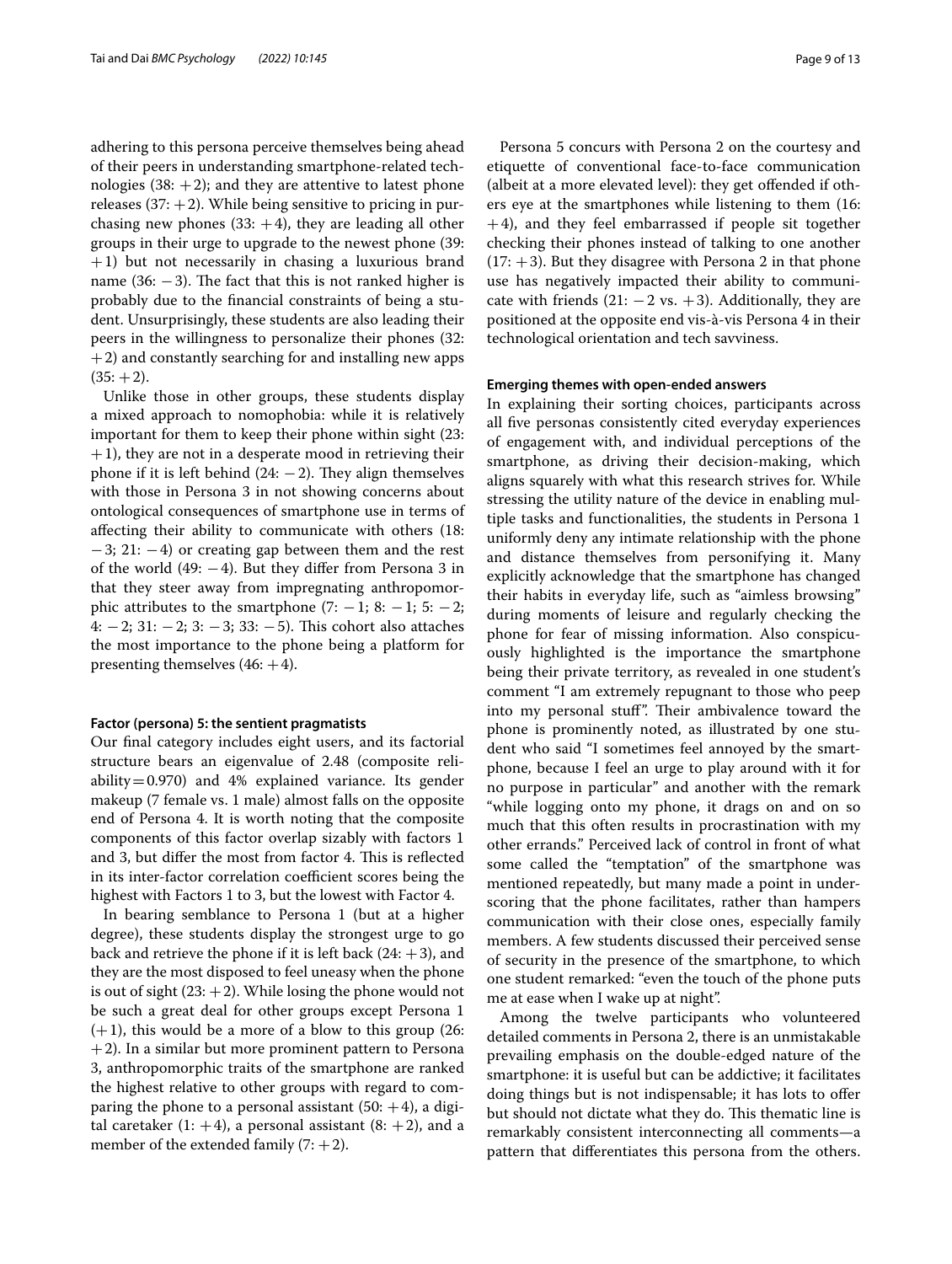Other discursive threads include conscientious eforts in controlling the amount of time they expend on the phone, intentional balance between smartphone-based entertainment and study, the need to ponder the potential negative impact of the smartphone on spiritual and physical well-being, and the importance of maintaining conventional modes of communication.

As for Persona 3, a recurring theme among the participants is the entertaining value of smartphone-enabled apps, which "spice up my life" in one student's words, and "provide the fodder for the daily chitchat" for another student. Participants pointed out that the phone brings about a lot of convenience to their life, but they could function in the absence of the phone, albeit with "nuisances." Two students highlighted the "smartness" of the phone in that it would be a waste if they "did not exploit the advanced technical features." But they denied that the phone has distanced them from their close friends and family members. Worth noting is that Persona 3 deviates from all other personas in having none of the participants disavowing anthropomorphism in the remarks (although they did not specifcally embrace that either). In contrast, two (out of three) students in Persona 4 made a point in registering their "loathness" to the personifcation of (alongside excessive dependence on) the smartphone. A consistent confguration of discursive focus among all three students in Persona 4 is their infatuation with technical innovativeness and specifc features. Finally, as regards Persona 5, three students mentioned their "painful" memories of previous losses of the phone, which probably contributes to the higher level of nomophobia as measured in their Q sorts. Moreover, participants' exposition avers that the smartphone has not adversely impacted their interpersonal communication with friends and family, and a few expressed "disgust" at people who are distracted by the phone in face-to-face conversations.

## **Conclusions**

College students and young adults are spearheading the frontlines of an emerging global mobile culture through appropriating smartphone technologies and negotiating lived experiences [[1,](#page-11-0) [71](#page-12-21)]. Inquiring into the dynamics of college students' relationships with their smartphones therefore has much to contribute to our understanding of the rapidly evolving youth-driven mobile lifestyles. This research set out to investigate students' multidimensional relationships with the smartphone through the theoretical perspectives of mobile attachment in combination with the analytical power of  $Q$  methodology. The concourse of *subjective communicability* (Q statements) [[56\]](#page-12-6), which was derived through an extensive review of current research literature coupled with pilot interviews and informal surveys, covers a wide-ranging scope of topics and issues in broad relevance to user attachment to the smartphone. In comparison with previous research endeavors which tend to focus on a limited number of conceptual areas, our 50-item tool provides the advantage of an all-encompassing, holistic approach to many related issues within one framework. Our fndings thus not only shed light on the rapidly evolving, contested formations of the youth-driven mobile lifestyles life in China but also expand our understanding of the nuanced nature of user-device attachment with the smartphone.

First of all, the procedural design of the forced-choice Q sort structure afords us the added vantage point of holistically (that is, a gestalt view) comparing rank orders of the diverse aspects of mobile attachment which have been most typically examined in variable-analytical approaches in previous research settings. A core set of consensus statements identifed by Q methodology's byperson factor analysis confrms the central and pervasive role of the smartphone in the daily lived experiences of college students from information-seeking, entertainment, to an enhanced sense of security. Moreover, it comes as no surprise that the smartphone has efectively established itself as mega-platform beyond the role as a mere tool of communication. As a result, various relationships of attachment have developed between the device and its users. In this regard, the smartphone, by incorporating multiple functionalities into a unifed platform, has in essence consolidated an integrated environment of polymedia [\[72\]](#page-12-22) or metamedia [[73\]](#page-12-23).

Results in our study demonstrate that there is a wide range of variation in psycho-emotional perception of the smartphone. The  $Q$  statements that caused the most divergence include attentiveness to new apps and updates as well as new phone releases, psychological responses to smartphones being out of reach or out of sight (nomophobia), the extent to which one engages in aimless or pleasure scrolling on the phone, and interest in the nerdiness of smartphone-related technicalities. More specifcally, the typology of fve personas demonstrates the diversifed nature of user-device dynamics with regard to smartphone use. Mainstream users, disciplined conventionalists, casual fun-seekers, inquisitive nerds, and sentient pragmatists exhibit diferent approaches to engaging with the smartphone.

Mainstream users (Persona 1) tend to spend more time on their smartphones and are sensitive to privacy issues, and they are pragmatists in caring more about the functionalities and value-for-the-money than brand; but they are aligned the most closely with commonly recognized symptoms of smartphone addiction as measured in the multiplicity of Q sorts from excessive use to dependency to control  $[74]$  $[74]$ . This is also corroborated by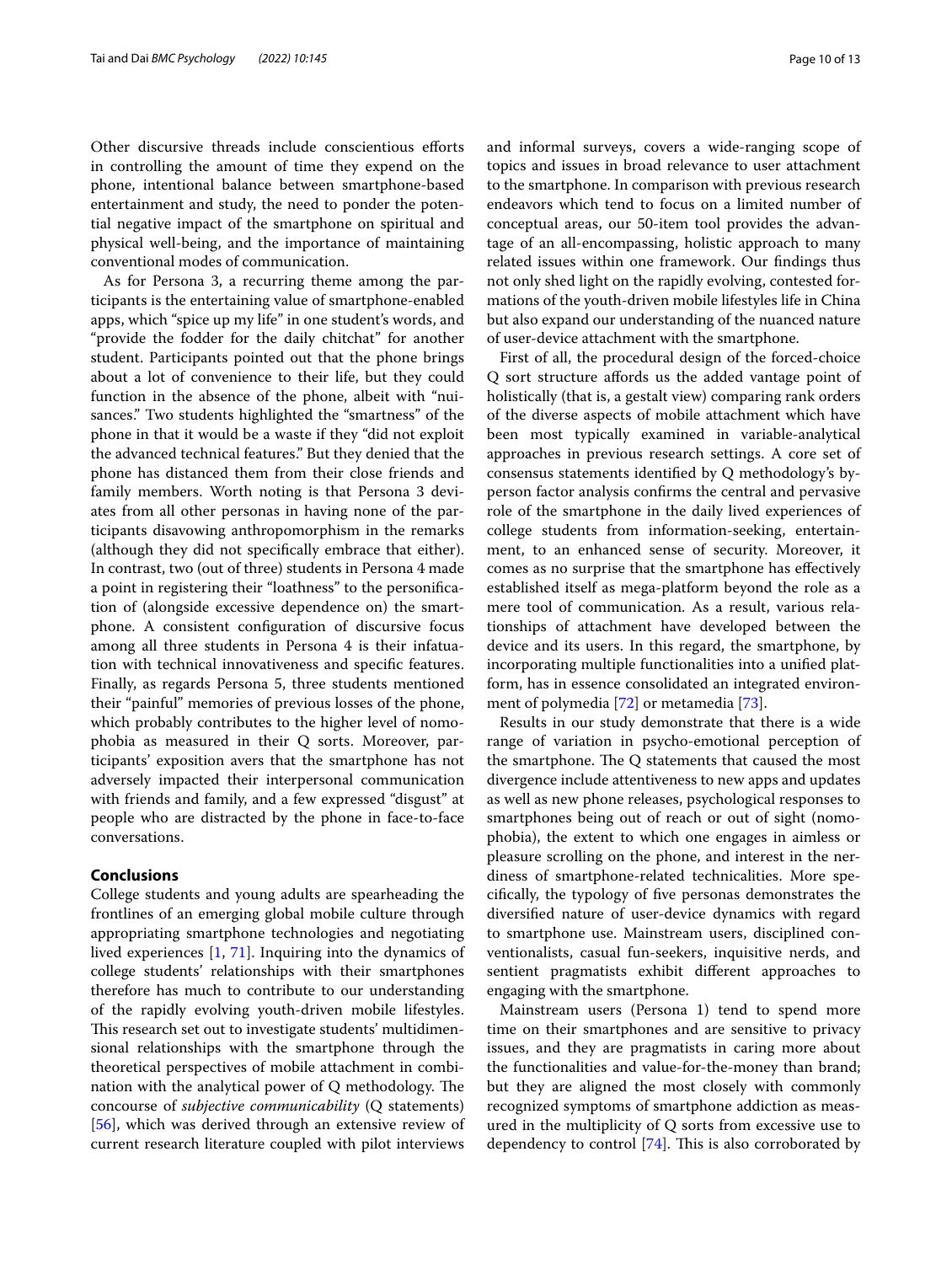their recognized love-hate relationship with the device. Diametrically antithetical to the other groups on most dimensions, disciplined conventionalists (Persona 2) make the most conscientious effort in controlling the amount of time they stay on the smartphone and are the most refexive on the addictive nature of the gadget, even though their actual time on the smartphone stays average. They are the most repugnant to phubbing and the least susceptible to anthropomorphic attributions as regards smartphone use.

Casual fun-seekers (Persona 3), on the other hand, primarily use the smartphone for entertainment and leisure, and they are the most averse to nomophobia. They are also the most susceptible to anthropomorphism and emotional connotations of the smartphone, while they are also the most adamant among all peers in maintaining that smartphone use has done little in detaching them from real-world connections and communications. Inquisitive nerds (persona 4), which are male-dominated, display a palpable love for the smartphone as a technological wonder. They lead all other groups in their tendency to personalize the smartphone, clearly for its technological forefronts rather than its anthropomorphic appeal. Sentient pragmatists (Persona 5) are quite opposite to inquisitive nerds in that they are female-dominated, and are the least tech-savvy. Meanwhile, they lead all groups in symptoms of nomophobia, and proclivity to anthropomorphic attribution. Their smartphone use is entertainment-centric, and they take the most ofense at phubbing.

It must be noted that, despite the distinctiveness of the Q factor structure, there exist convoluted patterns of overlapping among the different personas. The clusters of conceptual concentrations we have identifed along the dimensions of utility, functionality, habituation, anthropomorphism, nomophobia, techno-innovativeness, and their interrelated confgurations into the diferent personas are worthy of further scrutiny in future research, especially as they relate to the respective psycho-emotional attachment and other outcomes.

Findings are best evaluated in the context of their limitations. As an intensive form of analysis that uses small numbers of participants, Q methodology offers insight over representations of discourses as they exist within a larger population [\[58\]](#page-12-8). We make no claim that the subjects of our investigation are representative of the overall college student population, or even college students in China. Nonetheless, as a robust approach, Q analysis thrives in highly reliable factors scores and detecting patterns of relationships among arrays of statements using a small number of participants. The utility of  $Q$  methodology as demonstrated in our research can be productively applied in ofering alternative and competing insight over

user-device relationships targeting diverse demographics and user groups. There are also notable demarcations in use patterns and user perceptions along gender lines that should be important areas of further research.

"Finite diversity" in Q methodology means that only a range of viewpoints can be covered in the Q statements  $[63]$  $[63]$ . Thus there is no guarantee that all factors have been located in any analysis. Our study is inherently limited by the number of statements we can include. Although it is useful to identify the extensive list of consensus statements in our fndings, we suggest that future research adopt a more divergent concourse of statement items in order to bolster the discriminant power of the Q sample in dissecting individual variations. Moreover, we do not claim that the typology revealed in our study is universally applicable to the full spectrum of smartphone use, or even to college students in general. Nor are we the view that the typology will remain stable over time, even among the same participants. Therefore, to what extent the patterns of our fndings converge or diverge across diferent user bases in cross-cultural contexts call for interrogation from future research.

#### **Acknowledgements**

Not applicable.

#### **Author contributions**

ZT and CD conceptualized the study and worked out the research design. ZT developed the initial Q sort statements, which CD pilot tested. CD recruited participants and administered the Q questionnaire. ZT conducted the Q analysis and designed the tables. The frst draft of the manuscript was written by ZT, which was read and commented on by CD for further revision. Both authors read and approved the fnal manuscript.

#### **Funding**

This research received no funding.

#### **Availability of data and materials**

The data that support the fndings of this study are available from the corresponding author, CD, upon reasonable request.

#### **Declarations**

#### **Ethics approval and consent to participate**

The study protocol was approved by the Ethics Committee of the School of Journalism and Communication, Minjiang University (MJU/XC/2020-0106). Informed consent was obtained from each student with an explanation about the purpose and length of the study before completing the written Q questionnaire. All methods were performed in accordance with the relevant guidelines and regulations as stipulated in the Helsinki Declaration.

#### **Consent for publication**

Not applicable.

#### **Competing interests**

The authors declare that they have no competing interests.

#### **Author details**

<sup>1</sup> School of Journalism and Media, University of Kentucky, Lexington, USA. <sup>1</sup>School of Journalism and Media, University of Kentucky, Lexington, USA.<br><sup>2</sup>School of Journalism and Communication, Minjiang University, Fuzhou, China.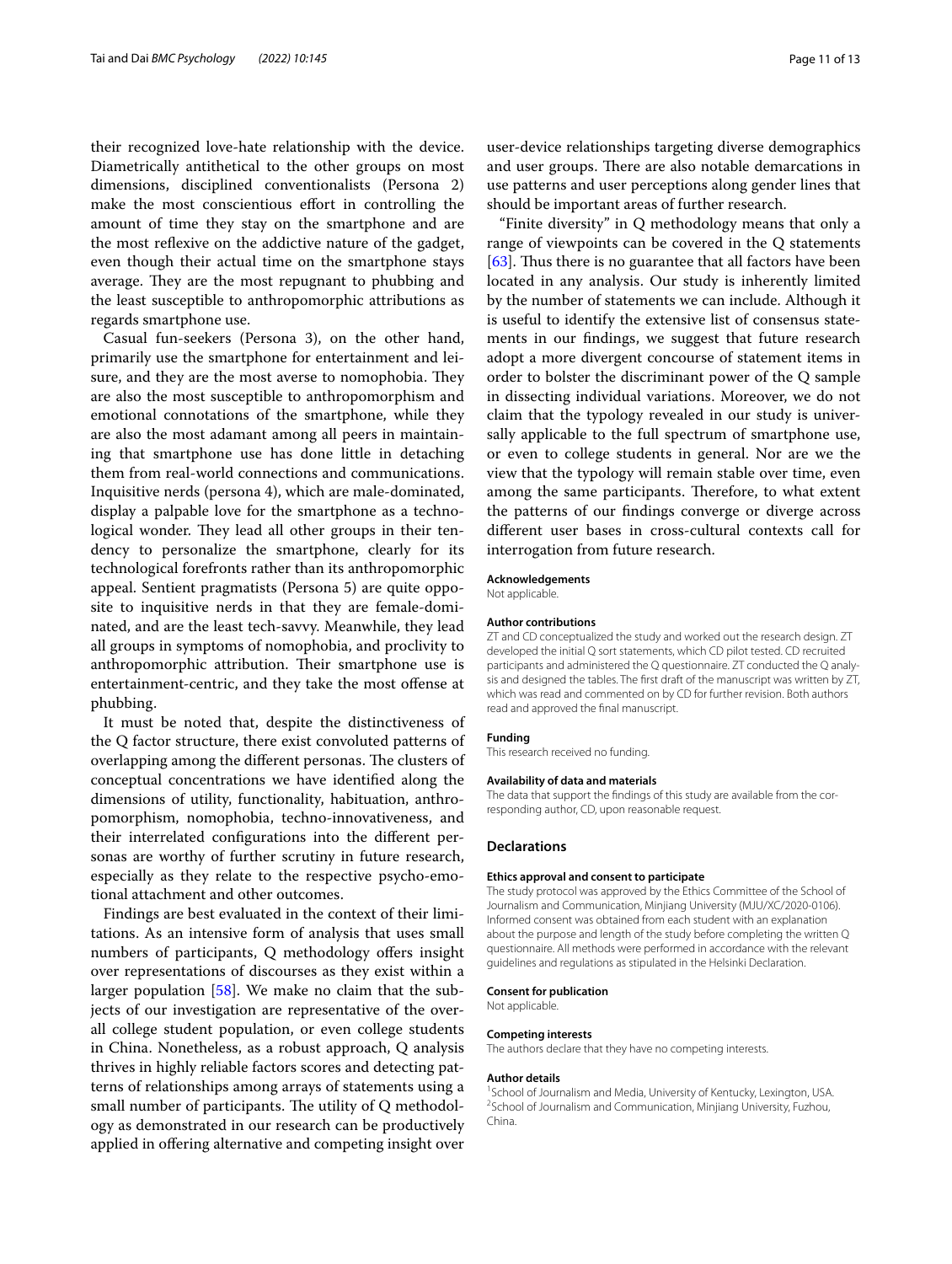Received: 11 June 2021 Accepted: 1 June 2022<br>Published online: 08 June 2022

#### **References**

- <span id="page-11-0"></span>Vanden Abeele MM. Mobile youth culture: a conceptual development. Mob Media Commun. 2016;4(1):85–101. [https://doi.org/10.1177/20501](https://doi.org/10.1177/2050157915601455) [57915601455.](https://doi.org/10.1177/2050157915601455)
- <span id="page-11-1"></span>2. Goggin G. Apps: from mobile phones to digital lives. Medford: Polity Press; 2021.
- <span id="page-11-2"></span>3. Kang S, Jung J. Mobile communication for human needs: a comparison of smartphone use between the US and Korea. Comput Human Behav. 2014;35:376–87.<https://doi.org/10.1016/j.chb.2014.03.024>.
- <span id="page-11-3"></span>4. Rosaline S, Johnson S. Continued usage and dependency of smartphones. Int J Cyber Behav Psychol Learn. 2020;10(1):41–53. [https://doi.](https://doi.org/10.4018/IJCBPL.2020010104) [org/10.4018/IJCBPL.2020010104.](https://doi.org/10.4018/IJCBPL.2020010104)
- <span id="page-11-4"></span>5. Chan-Olmsted S, Xiao M. Factors afecting smartphone dependency of media consumers. Int J Mobile Commun. 2019;17(3):353–75. [https://doi.](https://doi.org/10.1504/IJMC.2019.098595) [org/10.1504/IJMC.2019.098595.](https://doi.org/10.1504/IJMC.2019.098595)
- <span id="page-11-5"></span>6. Bowlby J. Attachment and loss. 1st ed. London: Hogarth; 1969.
- <span id="page-11-6"></span>7. Feeney BC, Collins NL. Interpersonal safe haven and secure base caregiving processes in adulthood. In: Rholes WS, Simpson JA, editors. Adult attachment: theory, research, and clinical implications. 1st ed. New York: Guilford Press; 2004. p. 300–38.
- <span id="page-11-7"></span>8. Ainsworth MDS, Blehar MC, Waters E, Wall SN. Patterns of attachment: a psychological study of the strange situation. New York: Psychology Press; 2015.
- <span id="page-11-8"></span>9. Bröning S, Wartberg L. Attached to your smartphone? A dyadic perspective on perceived partner phubbing and attachment in long-term couple relationships. Comput Hum Behav. 2022;126: 106996. [https://doi.org/10.](https://doi.org/10.1016/j.chb.2021.106996) [1016/j.chb.2021.106996](https://doi.org/10.1016/j.chb.2021.106996).
- <span id="page-11-9"></span>10. Musetti A, Manari T, Billieux J, Starcevic V, Schimmenti A. Problematic social networking sites use and attachment: a systematic review. Comput Hum Behav. 2022. [https://doi.org/10.1016/j.chb.2022.107199.](https://doi.org/10.1016/j.chb.2022.107199)
- <span id="page-11-10"></span>11. Diefenbach S, Borrmann K. The Smartphone as a Pacifer and its consequences: young adults' smartphone usage in moments of solitude and correlations to self-refection. In: Proceedings of the 2019 CHI conference on human factors in computing systems; 2019. p. 1–14.
- <span id="page-11-11"></span>12. Melumad S, Pham MT. The smartphone as a pacifying technology. J Consum Res. 2020;47(2):237–55. [https://doi.org/10.1093/jcr/ucaa005.](https://doi.org/10.1093/jcr/ucaa005)
- <span id="page-11-12"></span>13. Parent N, Bond TA, Shapka JD. Smartphones as attachment targets: an attachment theory framework for understanding problematic smartphone use. Curr Psychol. 2021. [https://doi.org/10.1007/](https://doi.org/10.1007/s12144-021-02092-w) [s12144-021-02092-w.](https://doi.org/10.1007/s12144-021-02092-w)
- <span id="page-11-13"></span>14. Belk R. Extended self and the digital world. Curr Opin Psychol. 2016;10:50–4. <https://doi.org/10.1016/j.copsyc.2015.11.003>.
- 15. Belk RW. Extended self in a digital world. J Consum Res. 2013;40(3):477– 500. <https://doi.org/10.1086/671052>.
- <span id="page-11-14"></span>16. Sheth JN, Solomon MR. Extending the extended self in a digital world. J Mark Theory Pract. 2014;22(2):123–32. [https://doi.org/10.2753/MTP1069-](https://doi.org/10.2753/MTP1069-6679220201) [6679220201](https://doi.org/10.2753/MTP1069-6679220201).
- <span id="page-11-15"></span>17. Harkin LJ, Kuss D. "My smartphone is an extension of myself": a holistic qualitative exploration of the impact of using a smartphone. Psychol Pop Media. 2021;10(1):28. [https://doi.org/10.1037/ppm0000278.](https://doi.org/10.1037/ppm0000278)
- <span id="page-11-16"></span>18. Wehmeyer K. User-device attachment? Scale development and initial test. Int J Mobile Commun. 2008;6(3):280–95. [https://doi.org/10.1504/](https://doi.org/10.1504/IJMC.2008.017511) [IJMC.2008.017511](https://doi.org/10.1504/IJMC.2008.017511).
- <span id="page-11-17"></span>19. Park CS. Examination of smartphone dependence: functionally and existentially dependent behavior on the smartphone. Comput Hum Behav. 2019;93:123–8. <https://doi.org/10.1016/j.chb.2018.12.022>.
- 20. Park CS, Kaye BK. Smartphone and self-extension: functionally, anthropomorphically, and ontologically extending self via the smartphone. Mob Media Commun. 2019;7(2):215–31. [https://doi.org/10.1177/2050157918](https://doi.org/10.1177/2050157918808327) [808327.](https://doi.org/10.1177/2050157918808327)
- <span id="page-11-18"></span>21. Ross MQ, Bayer JB. Explicating self-phones: dimensions and correlates of smartphone self-extension. Mob Media Commun. 2021. [https://doi.org/](https://doi.org/10.1177/2050157920980508) [10.1177/2050157920980508](https://doi.org/10.1177/2050157920980508).
- <span id="page-11-19"></span>22. Carolus A, Binder JF, Muench R, Schmidt C, Schneider F, Buglass SL. Smartphones as digital companions: characterizing the relationship

between users and their phones. New Media Soc. 2019;21(4):914–38. <https://doi.org/10.1177/1461444818817074>.

- <span id="page-11-20"></span>23. Rodríguez-Torrico P, Prodanova J, San-Martín S, Jimenez N. The ideal companion: the role of mobile phone attachment in travel purchase intention. Curr Issues Tour. 2020;23(13):1659–72. [https://doi.org/10.](https://doi.org/10.1080/13683500.2019.1637828) [1080/13683500.2019.1637828.](https://doi.org/10.1080/13683500.2019.1637828)
- <span id="page-11-21"></span>24. Fullwood C, Quinn S, Kaye LK, Redding C. My virtual friend: a qualitative analysis of the attitudes and experiences of Smartphone users: implications for Smartphone attachment. Comput Hum Behav. 2017;75:347– 55. [https://doi.org/10.1016/j.chb.2017.05.029.](https://doi.org/10.1016/j.chb.2017.05.029)
- <span id="page-11-22"></span>25. Marchant C, O'Donohoe S. Homo prostheticus? Intercorporeality and the emerging adult-smartphone assemblage. Inf Technol People. 2019. [https://doi.org/10.1108/ITP-07-2017-0209.](https://doi.org/10.1108/ITP-07-2017-0209)
- <span id="page-11-23"></span>26. Wang W. Smartphones as Social Actors? Social dispositional factors in assessing anthropomorphism. Comput Hum Behav. 2017;68:334–44. [https://doi.org/10.1016/j.chb.2016.11.022.](https://doi.org/10.1016/j.chb.2016.11.022)
- <span id="page-11-24"></span>27. Jarvenpaa SL, Lang KR. Managing the paradoxes of mobile technology. Inf Syst Manag. 2005;22(4):7–23. [https://doi.org/10.1201/1078.10580](https://doi.org/10.1201/1078.10580530/45520.22.4.20050901/90026.2) [530/45520.22.4.20050901/90026.2.](https://doi.org/10.1201/1078.10580530/45520.22.4.20050901/90026.2)
- 28. Ter Hoeven CL, van Zoonen W, Fonner KL. The practical paradox of technology: the infuence of communication technology use on employee burnout and engagement. Commun Monogr. 2016;83(2):239–63. [https://doi.org/10.1080/03637751.2015.1133920.](https://doi.org/10.1080/03637751.2015.1133920)
- <span id="page-11-25"></span>29. Trub L, Barbot B. The paradox of phone attachment: Development and validation of the Young Adult Attachment to Phone Scale (YAPS). Comput Hum Behav. 2016;64:663–72. [https://doi.org/10.1016/j.chb.2016.07.](https://doi.org/10.1016/j.chb.2016.07.050) [050](https://doi.org/10.1016/j.chb.2016.07.050).
- <span id="page-11-26"></span>30. McDaniel B. "Technoference": everyday intrusions and interruptions of technology in couple and family relationships. Psychol Pop Media Cult. 2016;5(1):85–98. [https://doi.org/10.1037/ppm0000065.](https://doi.org/10.1037/ppm0000065)
- <span id="page-11-27"></span>31. McDaniel BT, Drouin M. Daily technology interruptions and emotional and relational well-being. Comput Hum Behav. 2019;99:1–8. [https://](https://doi.org/10.1016/j.chb.2019.04.027) [doi.org/10.1016/j.chb.2019.04.027.](https://doi.org/10.1016/j.chb.2019.04.027)
- <span id="page-11-28"></span>32. Bhattacharya S, Bashar MA, Srivastava A, Singh A. Nomophobia: no mobile phone phobia. J Fam Med Prim Care. 2019;8(4):1297. [https://](https://doi.org/10.4103/jfmpc.jfmpc_71_19) [doi.org/10.4103/jfmpc.jfmpc\\_71\\_19.](https://doi.org/10.4103/jfmpc.jfmpc_71_19)
- 33. Nie J, Wang P, Lei L. Why can't we be separated from our smartphones? The vital roles of smartphone activity in smartphone separation anxiety. Comput Human Behav. 2020;109:106351. [https://doi.org/10.1016/j.](https://doi.org/10.1016/j.chb.2020.106351) [chb.2020.106351.](https://doi.org/10.1016/j.chb.2020.106351)
- 34. Rodríguez-García A-M, Moreno-Guerrero A-J, Lopez BJ. Nomophobia: an individual's growing fear of being without a smartphone a systematic literature review. Int J Environ Res Public Health. 2020;17(2):580. [https://doi.org/10.3390/ijerph17020580.](https://doi.org/10.3390/ijerph17020580)
- <span id="page-11-29"></span>35. Yildirim C, Correia A-P. Exploring the dimensions of nomophobia: development and validation of a self-reported questionnaire. Comput Hum Behav. 2015;49:130–7. [https://doi.org/10.1016/j.chb.2015.02.059.](https://doi.org/10.1016/j.chb.2015.02.059)
- <span id="page-11-30"></span>36. Al-Saggaf Y, O'Donnell SB. Phubbing: perceptions, reasons behind, predictors, and impacts. Hum Behav Emerg Technol. 2019;1(2):132–40. [https://doi.org/10.1002/hbe2.137.](https://doi.org/10.1002/hbe2.137)
- 37. David ME, Roberts JA. Phubbed and alone: phone snubbing, social exclusion, and attachment to social media. J Assoc Consum Res. 2017;2(2):155–63.<https://doi.org/10.1086/690940>.
- <span id="page-11-31"></span>38. Erzen E, Odaci H, Yeniçeri İ. Phubbing: which personality traits are prone to phubbing? Soc Sci Comput Rev. 2019. [https://doi.org/10.](https://doi.org/10.1177/0894439319847415) [1177/0894439319847415.](https://doi.org/10.1177/0894439319847415)
- <span id="page-11-32"></span>39. Eyal N. Hooked: how to build habit-forming products. New York: Penguin; 2014.
- <span id="page-11-33"></span>40. Oulasvirta A, Rattenbury T, Ma L, Raita E. Habits make smartphone use more pervasive. Pers Ubiquit Comput. 2012;16(1):105–14. [https://doi.](https://doi.org/10.1007/s00779-011-0412-2) [org/10.1007/s00779-011-0412-2.](https://doi.org/10.1007/s00779-011-0412-2)
- <span id="page-11-34"></span>41. Bayer JB, LaRose R. Technology habits: progress, problems, and prospects. In: Verplanken B, editor. The psychology of habit: theory, mechanisms, change, and contexts. Cham: Springer; 2018. p. 111–30.
- <span id="page-11-35"></span>42. Wood W, Rünger D. Psychology of habit. Annu Rev Psychol. 2016;67:289–314. [https://doi.org/10.1146/annur](https://doi.org/10.1146/annurev-psych-122414-033417) [ev-psych-122414-033417](https://doi.org/10.1146/annurev-psych-122414-033417).
- <span id="page-11-36"></span>43. Anshari M, Alas Y, Sulaiman E. Smartphone addictions and nomophobia among youth. Vulnerable Child Youth Stud. 2019;14(3):242–7. <https://doi.org/10.1080/17450128.2019.1614709>.